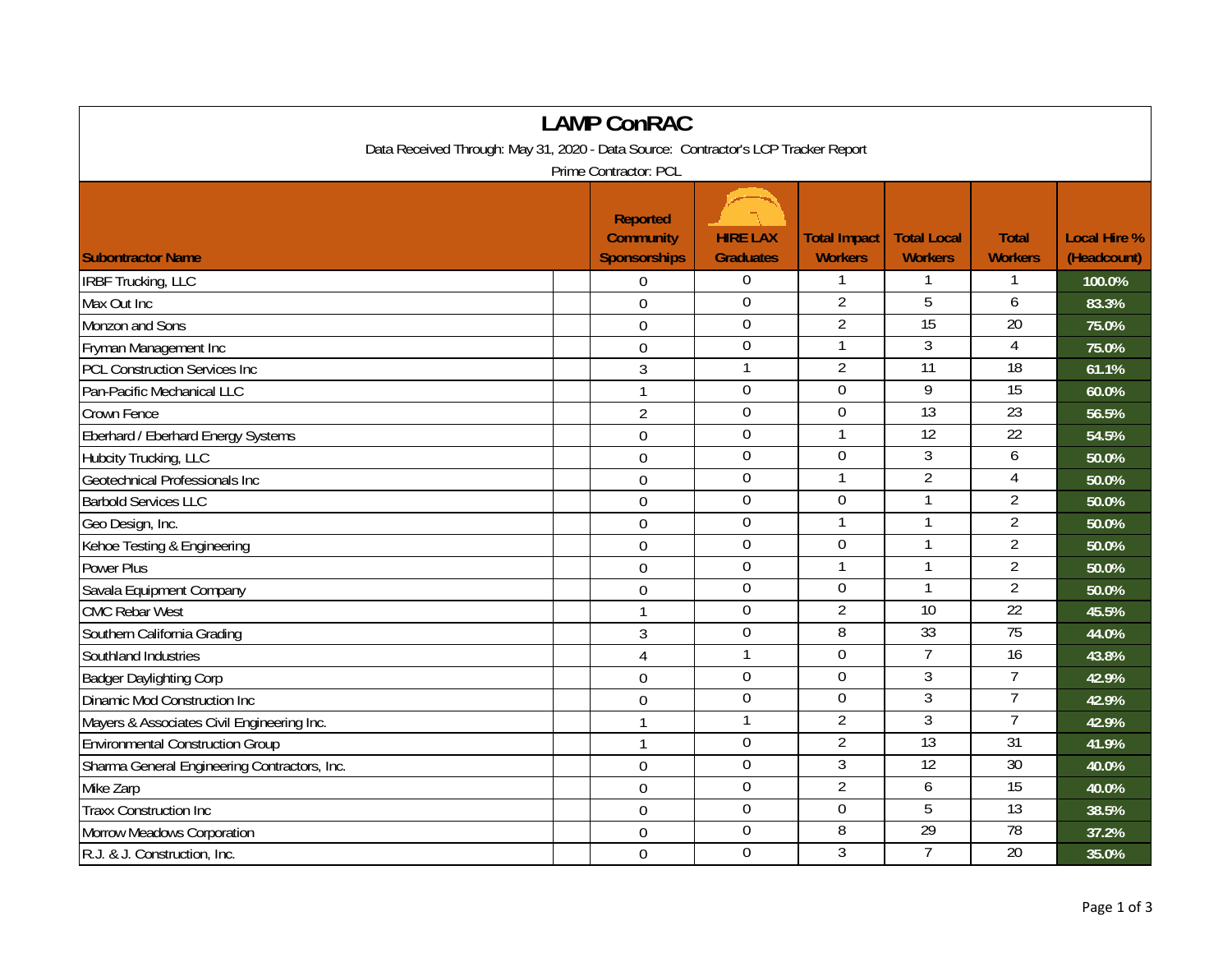| <b>LAMP ConRAC</b>                                                                 |                                                     |                                     |                                       |                                      |                                |                                    |  |  |
|------------------------------------------------------------------------------------|-----------------------------------------------------|-------------------------------------|---------------------------------------|--------------------------------------|--------------------------------|------------------------------------|--|--|
| Data Received Through: May 31, 2020 - Data Source: Contractor's LCP Tracker Report |                                                     |                                     |                                       |                                      |                                |                                    |  |  |
| Prime Contractor: PCL                                                              |                                                     |                                     |                                       |                                      |                                |                                    |  |  |
| <b>Subontractor Name</b>                                                           | Reported<br><b>Community</b><br><b>Sponsorships</b> | <b>HIRE LAX</b><br><b>Graduates</b> | <b>Total Impact</b><br><b>Workers</b> | <b>Total Local</b><br><b>Workers</b> | <b>Total</b><br><b>Workers</b> | <b>Local Hire %</b><br>(Headcount) |  |  |
| <b>Western Paving Contractors</b>                                                  | $\boldsymbol{0}$                                    | $\overline{0}$                      | 1                                     | 5                                    | 15                             | 33.3%                              |  |  |
| The JV Land Clearing Co Inc                                                        | $\overline{0}$                                      | $\mathbf{0}$                        | $\mathbf 0$                           | $\overline{4}$                       | 12                             | 33.3%                              |  |  |
| <b>Citadel Environmental Services</b>                                              | $\mathbf 0$                                         | $\overline{0}$                      | $\overline{0}$                        | $\mathbf{1}$                         | $\overline{3}$                 | 33.3%                              |  |  |
| <b>JLS Concrete Pumping</b>                                                        | $\mathbf 0$                                         | $\mathbf 0$                         | $\mathbf 0$                           | 1                                    | $\overline{3}$                 | 33.3%                              |  |  |
| N.M.N. Construction                                                                | $\mathbf 0$                                         | $\boldsymbol{0}$                    | $\mathbf{1}$                          | $\overline{18}$                      | 61                             | 29.5%                              |  |  |
| Morley Construction Company                                                        | 6                                                   | $\overline{2}$                      | $\overline{18}$                       | 58                                   | 201                            | 28.9%                              |  |  |
| Prieto Construction Company, Inc                                                   | $\overline{0}$                                      | $\mathbf 0$                         | $\overline{0}$                        | $\overline{2}$                       | $\overline{7}$                 | 28.6%                              |  |  |
| Largo Concrete, Inc.                                                               | 5                                                   | $\overline{0}$                      | 3                                     | $\overline{22}$                      | $\overline{82}$                | 26.8%                              |  |  |
| Bryton Engineering and Grading, Inc. dba Premiere Engineering Grading Contractors  | 0                                                   | $\mathbf 0$                         | $\mathbf 0$                           | $\overline{4}$                       | $\overline{16}$                | 25.0%                              |  |  |
| Smith Emery Company                                                                | $\overline{0}$                                      | $\overline{0}$                      | $\mathbf{1}$                          | $\overline{3}$                       | 12                             | 25.0%                              |  |  |
| Cascade Drilling                                                                   | $\mathbf 0$                                         | $\mathbf 0$                         | $\overline{0}$                        | $\mathbf{1}$                         | $\overline{4}$                 | 25.0%                              |  |  |
| Gonsalvez & Santucci dba Conco Pumping                                             | $\mathbf 0$                                         | $\overline{0}$                      | $\mathbf{1}$                          | $\mathbf{1}$                         | $\overline{4}$                 | 25.0%                              |  |  |
| Murray Company                                                                     | $\overline{0}$                                      | $\mathbf 0$                         | $\mathbf 0$                           | $\mathfrak{Z}$                       | $\overline{13}$                | 23.1%                              |  |  |
| Griffith Company                                                                   | $\boldsymbol{0}$                                    | $\mathbf 0$                         | 1                                     | $\overline{2}$                       | 10                             | 20.0%                              |  |  |
| Legacy Reinforcing Steel LLC                                                       | 5                                                   | 3                                   | $\overline{2}$                        | 6                                    | 35                             | 17.1%                              |  |  |
| Maxim Crane Works                                                                  | $\mathbf 0$                                         | $\boldsymbol{0}$                    | $\mathbf{1}$                          | 5                                    | 32                             | 15.6%                              |  |  |
| <b>CMZ</b> Excavation Inc                                                          | 1                                                   | $\mathbf 0$                         | $\mathbf 0$                           | $\overline{2}$                       | 15                             | 13.3%                              |  |  |
| Bali Constructon, Inc.                                                             | $\mathbf 0$                                         | $\mathbf 0$                         | $\mathbf{1}$                          | $\overline{2}$                       | $\overline{18}$                | 11.1%                              |  |  |
| Rosendin Electric, Inc.                                                            | $\overline{0}$                                      | $\boldsymbol{0}$                    | $\boldsymbol{0}$                      | $\mathbf{1}$                         | $\overline{10}$                | 10.0%                              |  |  |
| Coast Surveying, Inc.                                                              | $\overline{0}$                                      | $\overline{0}$                      | $\overline{0}$                        | $\overline{0}$                       | 11                             | 0.0%                               |  |  |
| <b>Crane Rental Services</b>                                                       | $\overline{0}$                                      | $\mathbf 0$                         | $\mathbf 0$                           | $\mathbf 0$                          | 10                             | 0.0%                               |  |  |
| RMA Group                                                                          | $\mathbf{0}$                                        | $\overline{0}$                      | $\overline{0}$                        | $\overline{0}$                       | 5                              | 0.0%                               |  |  |
| 2R Drilling, Inc.                                                                  | $\mathbf 0$                                         | $\boldsymbol{0}$                    | $\mathbf 0$                           | $\mathbf 0$                          | 4                              | 0.0%                               |  |  |
| <b>Garrett Construction</b>                                                        | $\overline{0}$                                      | $\mathbf 0$                         | $\mathbf 0$                           | $\mathbf 0$                          | $\overline{3}$                 | 0.0%                               |  |  |
| Lukkes Striping Inc                                                                | $\mathbf 0$                                         | $\mathbf 0$                         | $\mathbf 0$                           | $\mathbf 0$                          | $\overline{3}$                 | 0.0%                               |  |  |
| Penhall Company                                                                    | $\mathbf 0$                                         | $\boldsymbol{0}$                    | $\boldsymbol{0}$                      | $\boldsymbol{0}$                     | $\overline{3}$                 | 0.0%                               |  |  |
| Vance Corporation                                                                  | $\overline{0}$                                      | $\boldsymbol{0}$                    | 0                                     | $\boldsymbol{0}$                     | 3                              | 0.0%                               |  |  |
| David L Addision Inc dba Addison Equipment Rental                                  | $\boldsymbol{0}$                                    | 0                                   | $\Omega$                              | $\Omega$                             | $\overline{2}$                 | 0.0%                               |  |  |